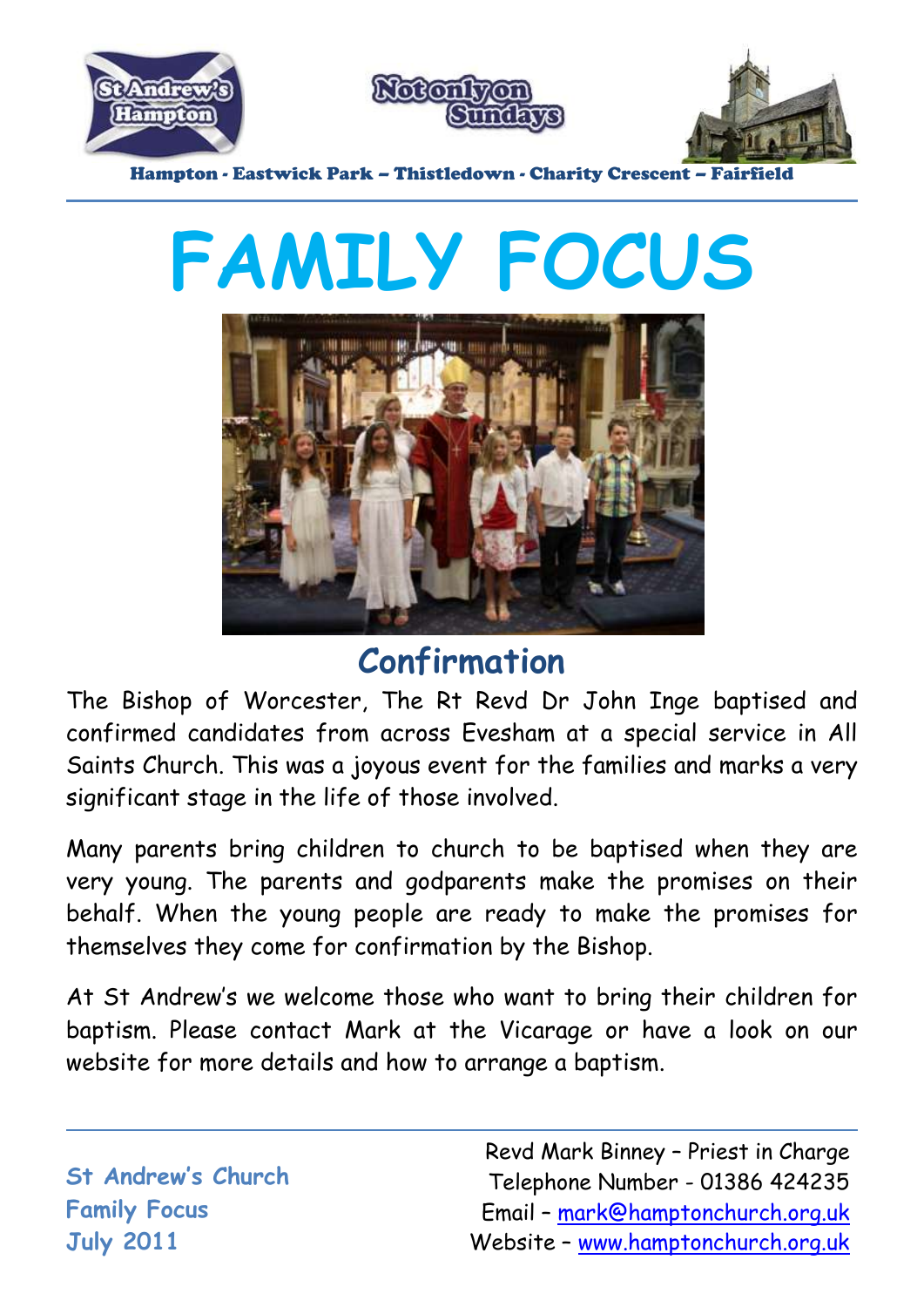### **Visit by Another Bishop**

Just over a week after the Confirmation Service, The Rt Revd David Walker, the Bishop of Dudley, visited and spent time at St Andrew's School. He chatted to those involved in **Open the Book** and was shown round the school and met with the School Council.

The Bishop said he was delighted at the warm welcome he received and commented on how well the church and the school are working together, particularly through **Open the Book**. This photograph of Bishop David with the pupils involved in **Open the Book** made the front page of the 'Evesham Observer'.

#### **OPEN THE BOOK**



**Open the Book** offers the children at St Andrew's School an opportunity to hear the major stories of the Bible in an interactive and enjoyable way. A small team from St Andrew's Church come along each Tuesday to work with the children to re-enact a story

from the Lion Storyteller Bible.

The pupils look forward to these sessions and are keen to take part each week to find out more about the bible story.

A group of pupils will be performing an **Open the Book** story at the Church Fête on 16th July. Come along and see them for yourself.

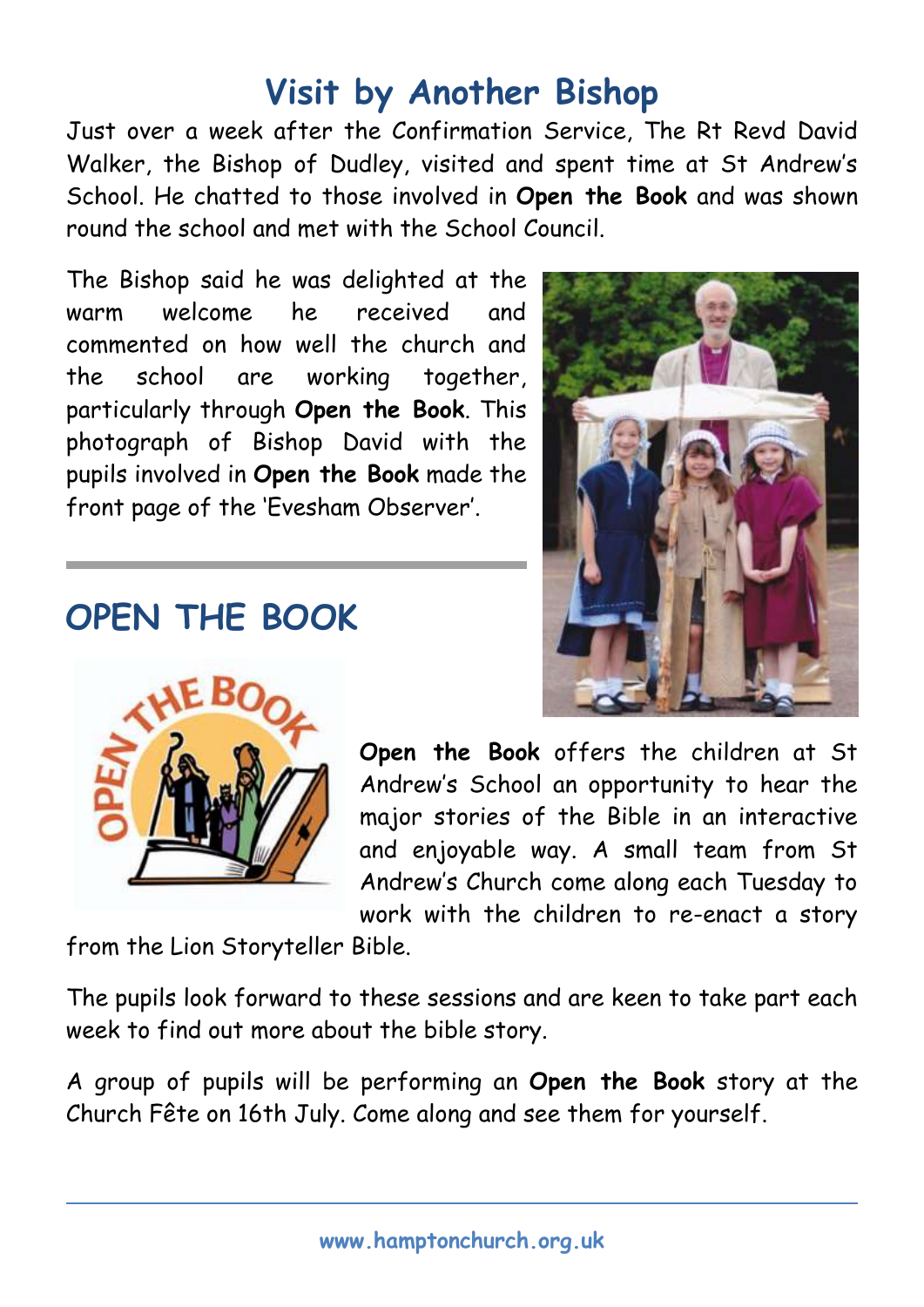## **STARTING IN SEPTEMBER... St Andrew's Tots**

Starting on Friday 9th September **St Andrew's Tots** will welcome preschool children and their carers to drop into the Hampton Community Hall for a couple of hours each Friday in term time. It will be an opportunity to have a cup of tea or coffee, socialise and learn about our Christian faith in an informal way.

For more information please contact Rhoda on 07932 652 646 or drop in to the Community Hall after 9am on the 9th.

#### **Messy Church!**

In September we are starting this new approach for people of all ages to have fun, be creative and worship together.



#### What is **Messy Church**?

- A church for adults and children to enjoy together. It's primarily for people who don't belong to another form of church already.
- It's all-age for young and not so young.
- $I$ <sup>t's fun.</sup>
- It usually includes some creative time to explore the biblical theme through getting messy and a celebration time which might involve story, prayer, song, games and of course some hospitality.
- It meets at a time most convenient for people locally.

Our **Messy Church** will meet on the second Saturday of each month at St Richards Hall in Battleton Road, Fairfield. The first **Messy Church** will be on Saturday 10th September starting at 3pm. We hope you'll drop by to join in the fun.

For more information please contact Elaine on 01386 40722.